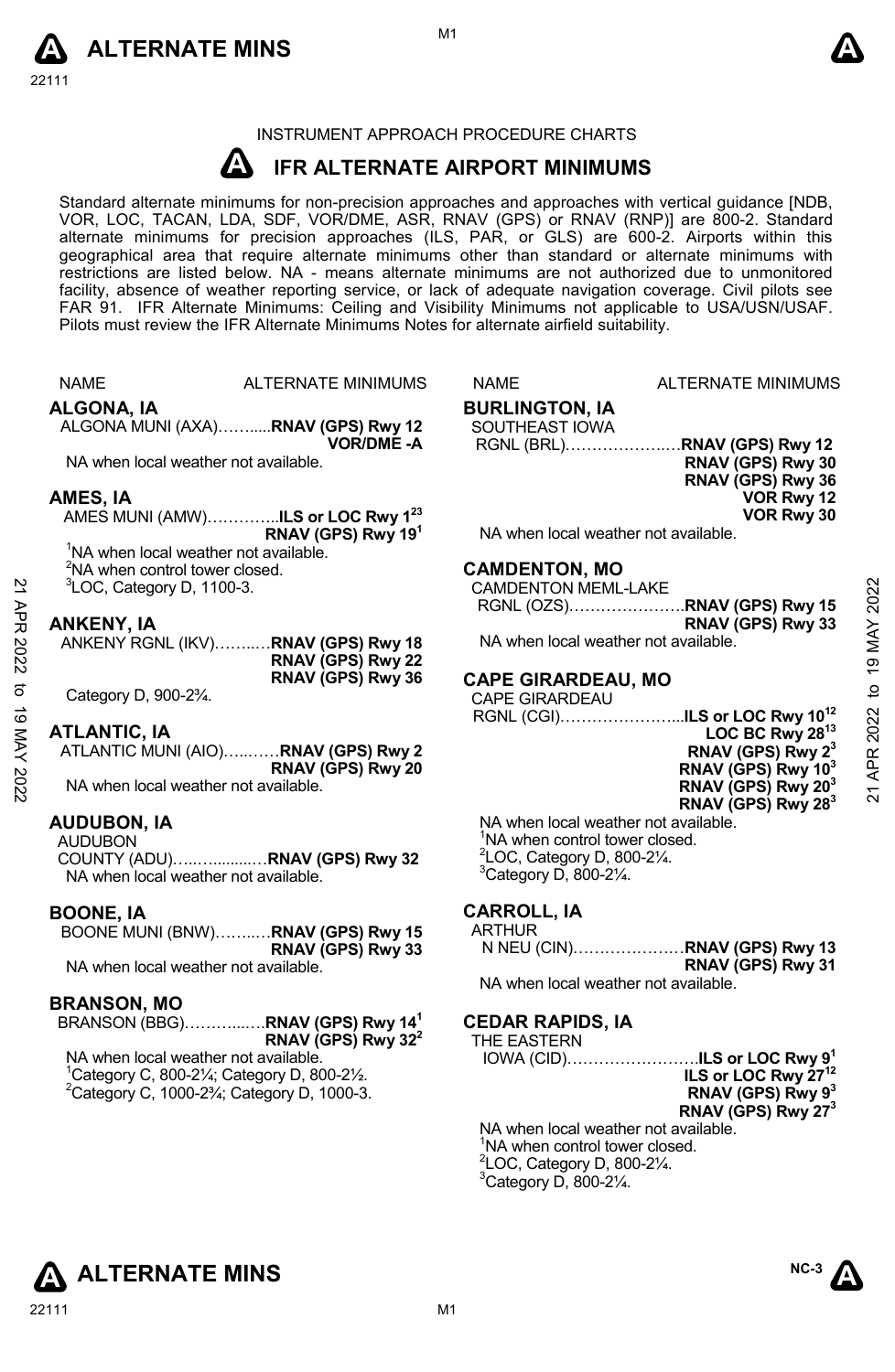

ALTERNATE MINIMUMS NAME ALTERNATE MINIMUMS

### **CENTERVILLE, IA**

**CENTERVILLE** MUNI (TVK)………..………….**RNAV (GPS) Rwy 16 RNAV (GPS) Rwy 34** 

NA when local weather not available.

### **CHARITON, IA**

| <b>CHARITON</b>                     |                             |
|-------------------------------------|-----------------------------|
|                                     | MUNI (CNC)RNAV (GPS) Rwy 10 |
|                                     | RNAV (GPS) Rwy 17           |
| NA when local weather not available |                             |

### **CHARLES CITY, IA**

NORTHEAST IOWA RGNL (CCY)…………………….**LOC Rwy 12 RNAV (GPS) Rwy 12 RNAV (GPS) Rwy 30** 

NA when local weather not available.

### **CHEROKEE, IA**

CHEROKEE COUNTY RGNL (CKP)……..………...…**RNAV (GPS) Rwy 18** Category C, 900-2½; Category D, 1000-3.

### **CLARINDA, IA**

| SCHENCK FLD (ICL)RNAV (GPS) Rwy 2                                     |                   |
|-----------------------------------------------------------------------|-------------------|
|                                                                       | RNAV (GPS) Rwy 20 |
| Category C, 800-21/ <sub>4</sub> ; Category D, 800-21/ <sub>2</sub> . |                   |

### **CLARION, IA**

| <b>CLARION</b>                       |                   |
|--------------------------------------|-------------------|
|                                      |                   |
|                                      | RNAV (GPS) Rwy 32 |
| NA when local weather not available. |                   |

### **CLINTON, IA**

| CLINTON MUNI (CWI)ILS or LOC Rwy 3                              |                          |
|-----------------------------------------------------------------|--------------------------|
|                                                                 | <b>RNAV (GPS) Rwy 3</b>  |
|                                                                 | RNAV (GPS) Rwy 14        |
|                                                                 | RNAV (GPS) Rwy 21        |
|                                                                 | <b>RNAV (GPS) Rwy 32</b> |
| NTA code e activo e di concentra a constituitat e international |                          |

NA when local weather not available.

### **CLINTON, MO**

| CLINTON                              |                   |
|--------------------------------------|-------------------|
|                                      |                   |
|                                      | RNAV (GPS) Rwy 18 |
|                                      | RNAV (GPS) Rwy 22 |
|                                      | RNAV (GPS) Rwy 36 |
| NA when local weather not available. |                   |

### **COLUMBIA, MO**

COLUMBIA RGNL (COU)……...**ILS or LOC Rwy 21**

**RNAV (GPS) Rwy 2 RNAV (GPS) Rwy 13 RNAV (GPS) Rwy 20 RNAV (GPS) Rwy 31 VOR Rwy 13 VOR Y Rwy 20 VOR Z Rwy 20** 

NA when local weather not available. <sup>1</sup>NA when control tower closed. <sup>2</sup> Categories A, B, 1000-2; Categories C, D, 1000-3.

### **COUNCIL BLUFFS, IA**

| <b>COUNCIL BLUFFS</b> |                             |
|-----------------------|-----------------------------|
|                       | MUNI (CBF)RNAV (GPS) Rwy 18 |
|                       | RNAV (GPS) Rwy 36           |
|                       | VOR-A                       |

NA when local weather not available.

### **CRESTON, IA**

CRESTON MUNI (CSQ)…...**RNAV (GPS) Rwy 16 RNAV (GPS) Rwy 34**  NA when local weather not available.

### **DAVENPORT, IA**

| 2      | $V$ -NNIVALIA<br>SCHENCK FLD (ICL)RNAV (GPS) Rwy 2               | <b>DAVENPORT, IA</b><br><b>DAVENPORT</b>           | 2022            |
|--------|------------------------------------------------------------------|----------------------------------------------------|-----------------|
| ЯPR    | RNAV (GPS) Rwy 20<br>Category C, 800-21/4; Category D, 800-21/2. | MUNI (DVN)ILS or LOC Rwy 15<br>RNAV (GPS) Rwy 3    | MAY             |
| 2022   | <b>CLARION, IA</b>                                               | RNAV (GPS) Rwy 15<br>RNAV (GPS) Rwy 21             | $\overline{19}$ |
| ನ<br>ಕ | <b>CLARION</b>                                                   | RNAV (GPS) RWY 33<br><b>VOR Rwy 3</b>              | $\mathbf{c}$    |
| ⋚      | RNAV (GPS) Rwy 32<br>NA when local weather not available.        | VOR Rwy 21<br>NA when local weather not available. | 2022            |
| 2022   | <b>CLINTON, IA</b>                                               | <b>DECORAH, IA</b>                                 | ≃               |
|        | CLINTON MUNI (CWI)ILS or LOC Rwy 3                               |                                                    |                 |

### **DECORAH, IA**

| DECORAH MUNI (DEH)RNAV (GPS) Rwy 11 |
|-------------------------------------|
| RNAV (GPS) Rwy 29                   |
| NA when local weather not available |

### **DENISON, IA**

DENISON MUNI (DNS)….......**RNAV (GPS) Rwy 12 RNAV (GPS) Rwy 30** 

NA when local weather not available. Category C, 900-2½.

### **DES MOINES, IA**

DES MOINES

INTL (DSM)…………………….**ILS or LOC Rwy 51 ILS or LOC Rwy 131 ILS or LOC Rwy 312 RNAV (GPS) Rwy 51 RNAV (GPS) Rwy 131 RNAV (GPS) Rwy 231 RNAV (GPS) Rwy 311 VOR Rwy 233**

1 Category D, 900-2½.

2 LOC, Category D, 900-2½; Category E, 900-2¾. 3  $3$ Category C, 800-2 $\frac{1}{2}$ ; Category D, 900-2 $\frac{1}{2}$ .





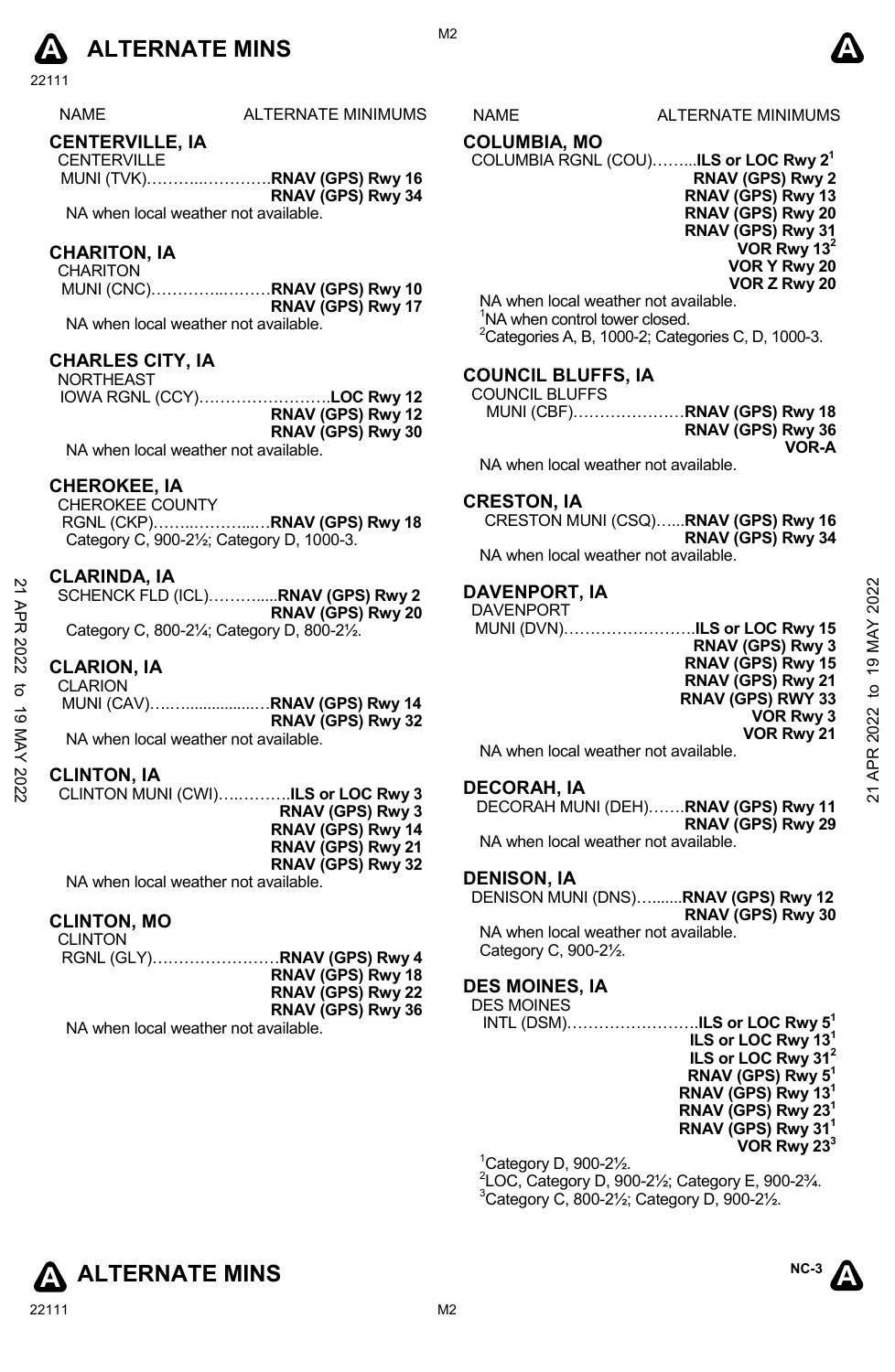

NAME ALTERNATE MINIMUMS NAME ALTERNATE MINIMUMS

**DUBUQUE, IA** 

| <b>DUBUQUE</b> |  |
|----------------|--|
|                |  |

**LOC Rwy 3113 RNAV (GPS) Rwy 13 RNAV (GPS) Rwy 183 RNAV (GPS) Rwy 31 RNAV (GPS) Rwy 36 VOR Rwy 133 VOR Rwy 314 VOR Rwy 363** 

NA when local weather not available. <sup>1</sup>NA when control tower closed.  $2$ LOC, Category D, 800-2 $\frac{1}{4}$ .  $3$ Category D, 800-2 $\frac{1}{4}$ . 4 Category C, 800-2¼; Category D, 800-2½.

### **ESTHERVILLE, IA**

| ESTHERVILLE                          |                   |
|--------------------------------------|-------------------|
|                                      |                   |
|                                      | RNAV (GPS) Rwy 34 |
| NA when local weather not available. |                   |

### **FAIRFIELD, IA**

| FAIRFIELD MUNI (FFL)RNAV (GPS) Rwy 18 |                   |
|---------------------------------------|-------------------|
|                                       | RNAV (GPS) Rwy 36 |
| NA when local weather not available.  |                   |

### **FARMINGTON, MO**

| <b>FARMINGTON</b>                    |                   |
|--------------------------------------|-------------------|
|                                      |                   |
|                                      | RNAV (GPS) Rwy 20 |
| NA when local weather not available. |                   |

### **FOREST CITY, IA**

| <b>FOREST CITY</b> |                                |
|--------------------|--------------------------------|
|                    |                                |
|                    | RNAV (GPS) Rwy 33 <sup>1</sup> |
|                    | <b>VOR-A</b>                   |

NA when local weather not available. 1 Category C, 900-2½; Category D, 900-2¾.

### **FORT DODGE, IA**

FORT DODGE RGNL (FOD)…………………...**RNAV (GPS) Rwy 6 RNAV (GPS) Rwy 12 RNAV (GPS) Rwy 24 RNAV (GPS) Rwy 30 VOR Rwy 12 VOR/DME Rwy 30** 

NA when local weather not available. Category D, 1000-3.

### **FORT LEONARD WOOD, MO**

| WAYNESVILLE-ST ROBERT RGNL FORNEY |                                          |
|-----------------------------------|------------------------------------------|
|                                   | FLD (TBN)ILS or LOC Rwy 15 <sup>12</sup> |
|                                   | RNAV (GPS) Rwy 15 <sup>3</sup>           |
|                                   | RNAV (GPS) Rwy 33 <sup>3</sup>           |
|                                   | VOR Rwy 1534                             |
|                                   | VOR Rwy 3334                             |

<sup>1</sup>ILS, NA when local weather not available.

<sup>2</sup>ILS, NA when control tower closed.

 $3$ NA when local weather not available.

4 NA when control tower closed.

### **FORT MADISON, IA**

FORT MADISON

MUNI (FSW)………………….**RNAV (GPS) Rwy 171** 

**RNAV (GPS) Rwy 351 VOR/DME-A2** 

1 Category D, 800-2½. <sup>2</sup>NA when local weather not available.

### **GRINNELL, IA**

GRINNELL RGNL (GGI)…….**RNAV (GPS) Rwy 13 RNAV (GPS) Rwy 31 VOR/DME Rwy 31** 

NA when local weather not available.

### **HARRISONVILLE, MO**

### **INDEPENDENCE, IA**

|          | RNAV (GPS) Rwy 36                                                          |                                                                           |                |
|----------|----------------------------------------------------------------------------|---------------------------------------------------------------------------|----------------|
| ЯPR      | NA when local weather not available.                                       | <b>HARRISONVILLE, MO</b>                                                  | 2022           |
| 2022     | <b>FARMINGTON, MO</b><br><b>FARMINGTON</b>                                 | <b>LAWRENCE SMITH</b><br>MEML (LRY)RNAV (GPS) Rwy 17<br>RNAV (GPS) Rwy 35 | 19 MAY         |
| ನ        | RNAV (GPS) Rwy 20                                                          | NA when local weather not available.                                      | $\overline{a}$ |
| ಕ        | NA when local weather not available.                                       | <b>INDEPENDENCE, IA</b>                                                   |                |
| MAY 2022 | <b>FOREST CITY, IA</b><br><b>FOREST CITY</b>                               | JAMES H CONNELL FLD AT INDEPENDENCE<br>RNAV (GPS) Rwy 36                  | APR 2022       |
|          | MUNI (FXY)RNAV (GPS) Rwy 15 <sup>1</sup><br>RNAV (GPS) Rwy 33 <sup>1</sup> | NA when local weather not available.<br>Category D. 1500-3.               | ম              |

### **IOWA CITY, IA**

| IOWA CITY |                                          |
|-----------|------------------------------------------|
|           | MUNI (IOW)RNAV (GPS) Rwy 25 <sup>1</sup> |
|           | RNAV (GPS) Rwy $301$                     |

**VOR-A**

NA when local weather not available. 1 Category C, 800-2¼; Category D, 800-2½.

## **IOWA FALLS, IA**

| <b>IOWA FALLS</b> |                   |
|-------------------|-------------------|
|                   |                   |
|                   | RNAV (GPS) Rwy 31 |
| .                 |                   |

NA when local weather not available.

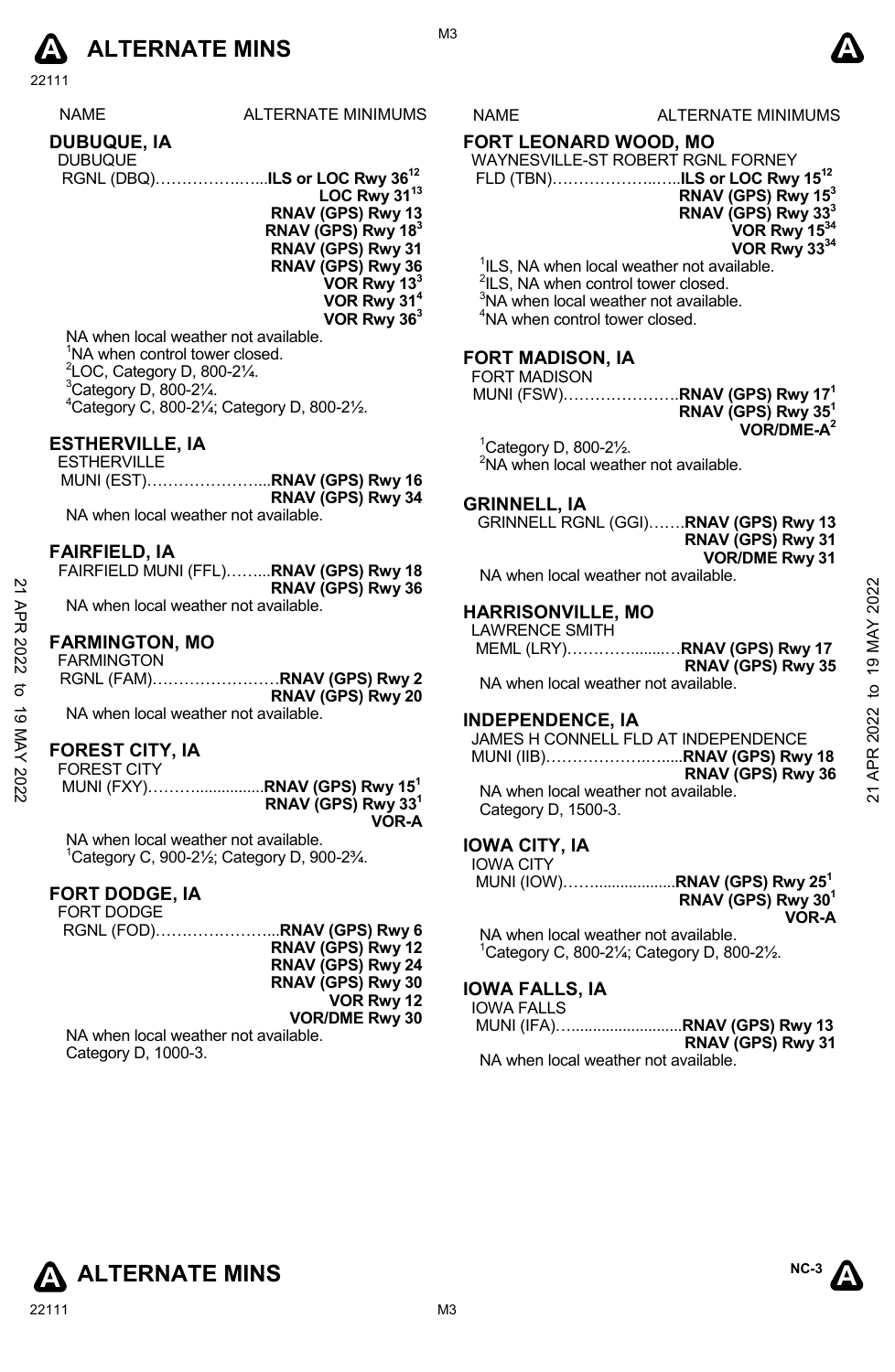

| <b>NAME</b> | ALTERNATE MINIMUM |
|-------------|-------------------|
|             |                   |

## **JEFFERSON CITY, MO**

JEFFERSON CITY MEML (JEF)…………..............**ILS or LOC Rwy 301 RNAV (GPS) Rwy 122**

**RNAV (GPS) Rwy 302**

NA when local weather not available.  $1$ ILS, Categories A, B, 800-2; Category C, 800-2 $\frac{1}{4}$ ; Category D, 1100-3; LOC, Category C, 800-2¼; Category D, 1100-3.  $2$ Category C, 800-2 $\frac{1}{4}$ ; Category D, 1100-3.

### **JOPLIN, MO**

#### JOPLIN

RGNL (JLN)………….......…….**ILS or LOC Rwy 181 ILS or LOC/NDB Rwy 132**  LOC BC Rwy 31<sup>2</sup>

<sup>1</sup>NA when control tower closed. <sup>2</sup>NA when tower closed.

### **KAISER/LAKE OZARK, MO**

|                   |  |  | LEE C FINE |
|-------------------|--|--|------------|
|                   |  |  |            |
| RNAV (GPS) Rwy 22 |  |  |            |
| VOR Rwy 4         |  |  |            |
|                   |  |  | .          |

NA when local weather not available.

### **KANSAS CITY, MO**

|                  |                                                                                                                                                                                                                                | <u>INA WILCH IUCAL WEALTEL HUL AVAIIAULE.</u>                                                                                                                  |                                         |
|------------------|--------------------------------------------------------------------------------------------------------------------------------------------------------------------------------------------------------------------------------|----------------------------------------------------------------------------------------------------------------------------------------------------------------|-----------------------------------------|
| ЯPR<br>2022<br>ಠ | <b>KANSAS CITY, MO</b><br><b>CHARLES B WHEELER</b><br>DOWNTOWN (MKC)ILS or LOC Rwy 3 <sup>1</sup><br>ILS or LOC Rwy $192$<br>RNAV (GPS) Rwy 3 <sup>3</sup><br>RNAV (GPS) Rwy 19 <sup>4</sup><br>RNAV (GPS) Rwy 21 <sup>3</sup> | <b>MALDEN, MO</b><br>MALDEN RGNL (MAW)RNAV (GPS) Rwy 14<br>RNAV (GPS) Rwy 18<br>RNAV (GPS) Rwy 32<br>RNAV (GPS) Rwy 36<br>NA when local weather not available. | 2022<br>19 MAY<br>$\overline{a}$<br>022 |
| MAY 2022         | <sup>1</sup> LOC, Categories A, B, 900-2;<br>Categories C, D, 900-21/2.<br>$2$ ILS, Categories A, B, C, 800-2;<br>Category D, 800-21/2; LOC, Category D, 800-21/2.<br>$30 - 1 - 7 - 7 - 000 - 01/$                             | <b>MARSHALLTOWN, IA</b><br><b>MARSHALLTOWN</b><br>RNAV (GPS) Rwy 13 $^{\rm 1}$<br>$MUNI (MIW)$<br>RNAV (GPS) Rwy 31 <sup>1</sup>                               | APR<br>ম                                |

 Category D, 800-2½; LOC, Category D, 800-2½. 3  $3$ Category D, 800-2 $\frac{1}{2}$ . 4 Category D, 900-3.

### KANSAS CITY

|                               | ILS or LOC Rwy 19R |
|-------------------------------|--------------------|
| MA uban santral taurar alasad |                    |

NA when control tower closed.

### **KEOKUK, IA**

KEOKUK MUNI (EOK)……...………….**NDB Rwy 14 RNAV (GPS) Rwy 8 RNAV (GPS) Rwy 14 RNAV (GPS) Rwy 26 RNAV (GPS) Rwy 32**  NA when local weather not available.

**KIRKSVILLE, MO** 

KIRKSVILLE RGNL (IRK)……..**ILS or LOC Rwy 36**  NA when local weather not available.

S NAME ALTERNATE MINIMUMS

#### **KNOXVILLE, IA**  KNOXVILLE

| <b>NNUAVILLE</b>                    |                             |
|-------------------------------------|-----------------------------|
|                                     | MUNI (OXV)RNAV (GPS) Rwy 15 |
|                                     | RNAV (GPS) Rwy 33           |
| NA when local weather not available |                             |

NA when local weather not available.

### **LAMONI, IA**

LAMONI MUNI (LWD)……......**RNAV (GPS) Rwy 18 RNAV (GPS) Rwy 36** 

NA when local weather not available.

### **LE MARS, IA**

LE MARS MUNI (LRJ)……….**RNAV (GPS) Rwy 18 RNAV (GPS) Rwy 36**  NA when local weather not available.

### **LEE'S SUMMIT, MO**

LEE'S SUMMIT

MUNI (LXT)………..…………..**RNAV (GPS) Rwy 11**

**RNAV (GPS) Rwy 181 RNAV (GPS) Rwy 291 RNAV (GPS) Rwy 361 VOR-A1** 

Category C, 800-2¼; Category D, 800-2½. 1 <sup>1</sup>NA when local weather not available.

### **MALDEN, MO**

# **MARSHALLTOWN, IA**

| MARSHALLTOWN       |                                          |
|--------------------|------------------------------------------|
|                    | MUNI (MIW)RNAV (GPS) Rwy 13 <sup>1</sup> |
|                    | RNAV (GPS) Rwy 31 <sup>1</sup>           |
|                    | VOR Rwy 13                               |
|                    | VOR Rwy 31                               |
| Category D. 900-2% |                                          |

Category D, 900-2¾. 1 NA when local weather not available.

### **MASON CITY, IA**

MASON CITY MUNI (MCW)……………………**ILS or LOC Rwy 36** 

**LOC BC Rwy 18 RNAV (GPS) Rwy 18 RNAV (GPS) Rwy 30 RNAV (GPS) Rwy 36 VOR Rwy 36** 

NA when local weather not available.

### **MAURICE, IA**

| SIOUX COUNTY                         |                   |
|--------------------------------------|-------------------|
|                                      |                   |
|                                      | RNAV (GPS) Rwy 35 |
| NA when local weather not available. |                   |
| Category D. 800-21/4.                |                   |





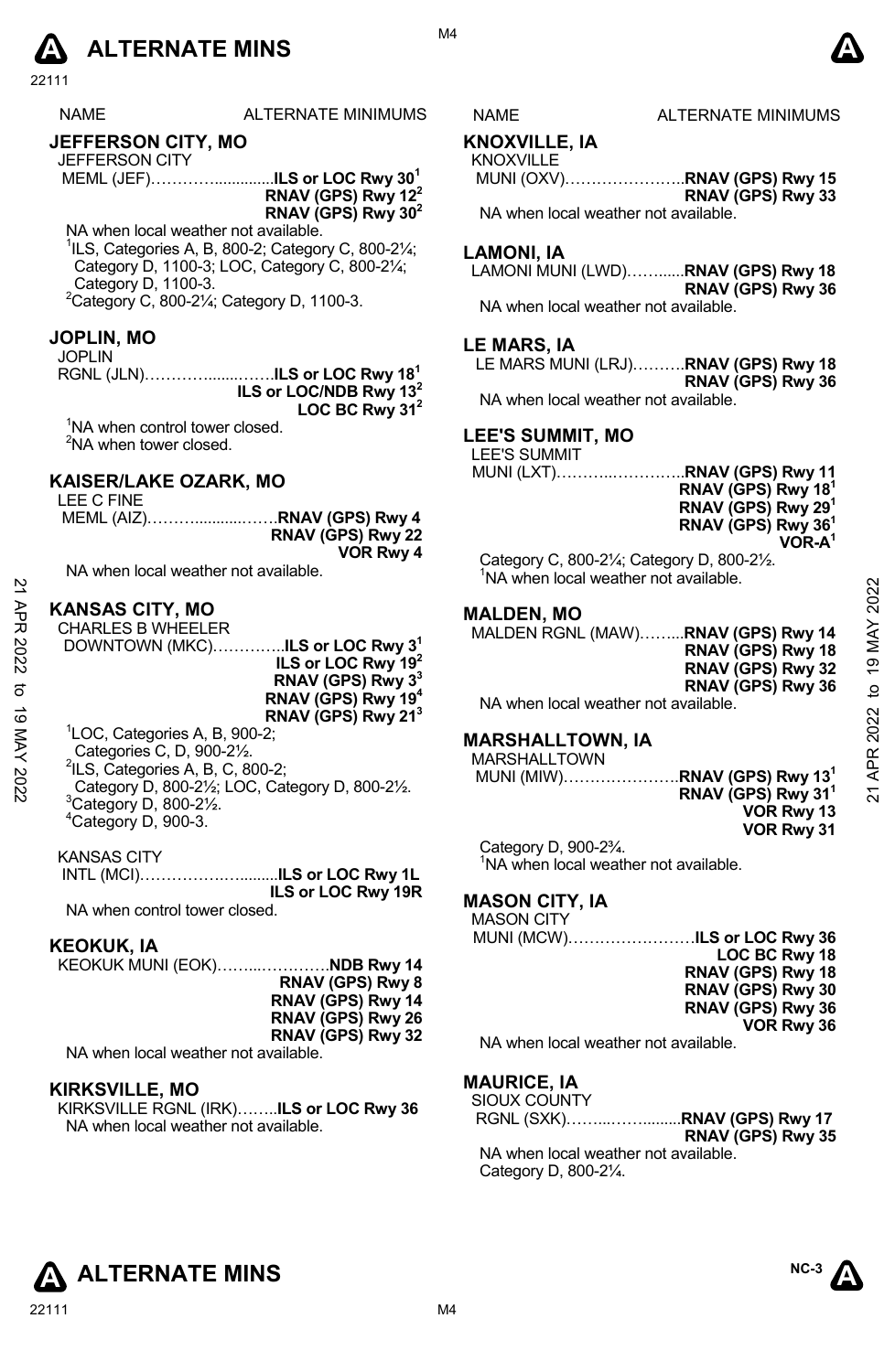

| <b>NAME</b> | ALTERNATE MINIMUM |
|-------------|-------------------|
|             |                   |

### **MOBERLY, MO**

OMAR N BRADLEY (MBY)…………….**RNAV (GPS) Rwy 13 RNAV (GPS) Rwy 31** 

NA when local weather not available.

### **MONETT, MO**

MONETT RGNL (HFJ)………**RNAV (GPS) Rwy 18 RNAV (GPS) Rwy 36**  NA when local weather not available.

### **MONTICELLO, IA**

MONTICELLO RGNL (MXO)…………………**RNAV (GPS) Rwy 15 RNAV (GPS) Rwy 33** 

NA when local weather not available.

#### **MOSBY, MO**

MIDWEST NTL AIR

 CENTER (GPH)……………...**RNAV (GPS) Rwy 36**  NA when local weather not available.

## **MOUNT PLEASANT, IA**

| <b>MOUNT PLEASANT</b>                              |                                         |
|----------------------------------------------------|-----------------------------------------|
|                                                    | MUNI (MPZ)RNAV GPS) Rwy 15 <sup>1</sup> |
|                                                    | RNAV (GPS) Rwy 33                       |
| NA when local weather not available.               |                                         |
| ${}^{1}$ Categories A, B, C, 800-2 $\frac{1}{4}$ . |                                         |

### **MUSCATINE, IA**

MUSCATINE MUNI (MUT)………………….**RNAV (GPS) Rwy 612 RNAV (GPS) Rwy 122 RNAV (GPS) Rwy 243 RNAV (GPS) Rwy 302**   $^{1}$ Categories A, B, C, 800-2½; Category D, 1000-3.

 $2$ NA when local weather not available.  ${}^{3}$ Category D, 1000-3.

### **NEOSHO, MO**

NEOSHO HUGH ROBINSON (EOS)…………...**RNAV (GPS) Rwy 1 RNAV (GPS) Rwy 19**  NA when local weather not available.

### **NEWTON, IA**

NEWTON MUNI-EARL JOHNSON FLD (TNU)…………….……...**RNAV (GPS) Rwy 14 RNAV (GPS) Rwy 32 VOR Rwy 14** 

NA when local weather not available.

### **OSCEOLA, IA**

| OSCEOLA                              |                   |
|--------------------------------------|-------------------|
|                                      |                   |
|                                      | RNAV (GPS) Rwy 36 |
| NA when local weather not available. |                   |

### S NAME ALTERNATE MINIMUMS

### **OSKALOOSA, IA**

| <b>OSKALOOSA</b>                     |                   |
|--------------------------------------|-------------------|
| MUNI (OOA)RNAV (GPS) Rwy 13          |                   |
|                                      | RNAV (GPS) Rwy 31 |
| NA when local weather not available. |                   |

### **OTTUMWA, IA**

| OTTUMWA                              |                       |
|--------------------------------------|-----------------------|
|                                      |                       |
|                                      | RNAV (GPS) Rwy 31     |
|                                      | <b>VOR/DME Rwy 13</b> |
| NA when local weather not available. |                       |

#### **PELLA, IA**

| PELLA MUNI (PEA)RNAV (GPS) Rwy 16    |                   |
|--------------------------------------|-------------------|
|                                      | RNAV (GPS) Rwy 34 |
| NA when local weather not available. |                   |

### **PERRY, IA**

PERRY MUNI (PRO)………...**RNAV (GPS) Rwy 14 RNAV (GPS) Rwy 32**  NA when local weather not available.

### **PERRYVILLE, MO**

PERRYVILLE RGNL (PCD)……….…...….....**RNAV (GPS) Rwy 21 RNAV (GPS) Rwy 202 VOR-A2**  NA when local weather not available. 1 Categories A, B, C, D, 900-3.  $2$ Category C, 900-2 $\frac{3}{4}$ ; Category D, 900-3. 21 APR 2022 to 19 MAY 202221 APR 2022 to 19 MAY 2022

### **POPLAR BLUFF, MO**

| POPLAR BLUFF RGNL                    |                   |
|--------------------------------------|-------------------|
|                                      |                   |
|                                      | RNAV (GPS) Rwy 36 |
| NA when local weather not available. |                   |

### **RED OAK, IA**

RED OAK MUNI (RDK)…….....................**RNAV (GPS) Rwy 51 RNAV (GPS) Rwy 17** 

NA when local weather not available.  $1$ Categories A, B, 800-2 $\frac{1}{4}$ .

### **ROLLA-VICHY, MO**

| ROLLA NTL (VIH)RNAV (GPS) Rwy 4 |  |
|---------------------------------|--|
| VOR Rwy 22                      |  |
| <b>VOR/DME Rwy 4</b>            |  |

NA when local weather not available.

### **ST. CHARLES, MO**

| ST CHARLES COUNTY                    |            |
|--------------------------------------|------------|
| SMARTT (SET) RNAV (GPS) Rwy 18       |            |
|                                      | VOR Rwy 18 |
| NA when local weather not available. |            |
| Category C, 800-21/4.                |            |





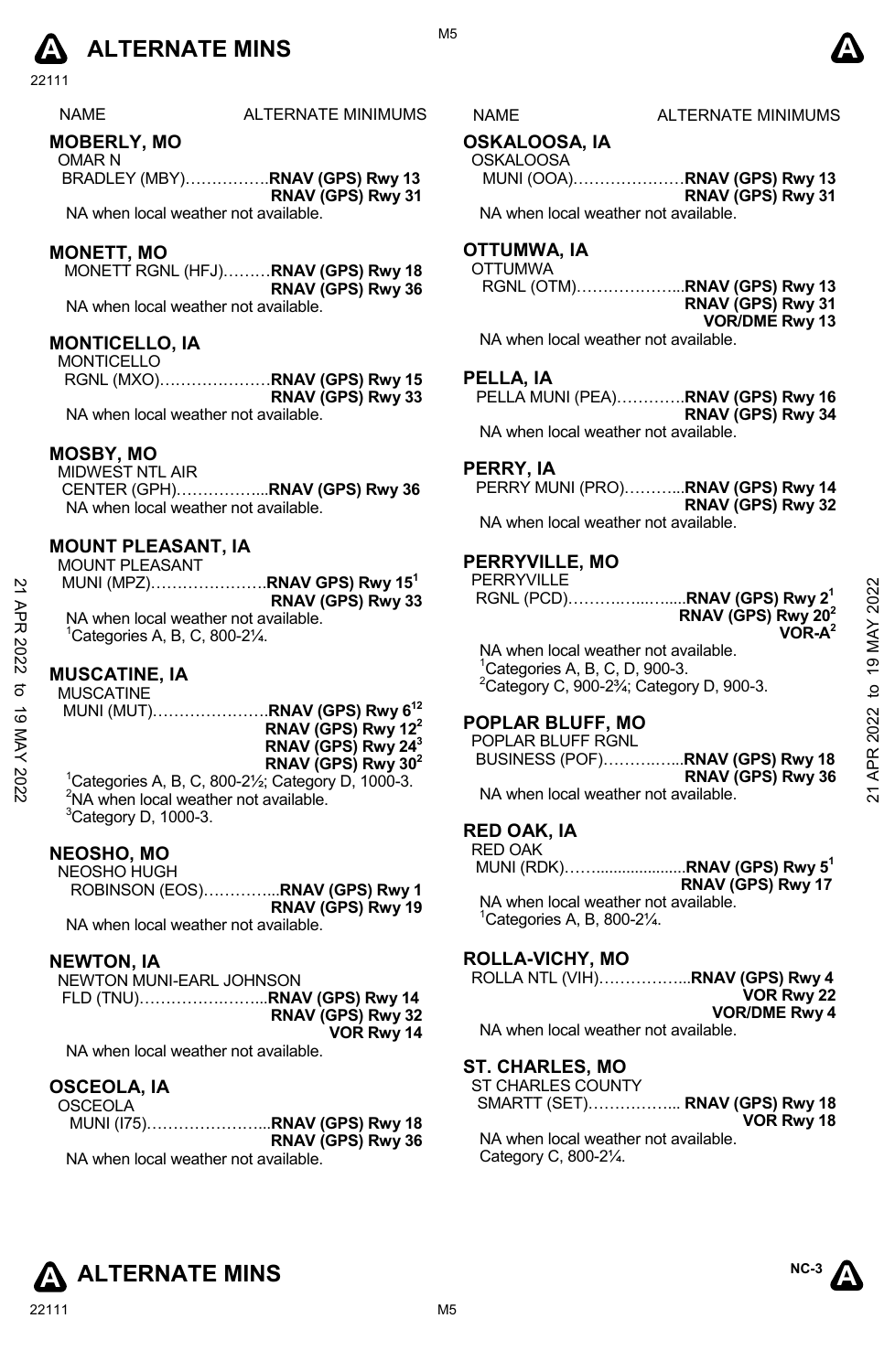# **A** ALTERNATE MINS  $\bullet$

22111

NAME ALTERNATE MINIMUMS NAME ALTERNATE MINIMUMS

| ST. JOSEPH, MO |
|----------------|
| ---------      |

- ROSECRANS MEML (STJ)………….............**ILS or LOC Rwy 3512**
	- **LOC BC Rwy 1713 RNAV (GPS) Rwy 1345 RNAV (GPS) Rwy 1746 RNAV (GPS) Rwy 3134 RNAV (GPS) Rwy 3546 VOR or TACAN Rwy 176 VOR or TACAN Rwy 356**

<sup>1</sup>NA when control tower closed.

 LOC, Category C, 800-2¼; Category D, 900-2¾; Category E, 1000-3. Category C, 800-2¼; Category D, 900-2¾. NA when local weather not available. Category C, 800-2½; Category D, 900-2¾. Category C, 800-2¼; Category D, 900-2¾;

Category E, 1000-3.

### **ST. LOUIS, MO**

| SPIRIT OF |                                                   |
|-----------|---------------------------------------------------|
|           | ST. LOUIS (SUS)ILS or LOC Rwy 8R <sup>23</sup>    |
|           | ILS or LOC Rwy 26L <sup>24</sup>                  |
|           | RNAV (GPS) Rwy 8L <sup>1</sup>                    |
|           | RNAV (GPS) Rwy 8R <sup>15</sup>                   |
|           | RNAV (GPS) Rwy 26L <sup>16</sup>                  |
|           | RNAV (GPS) Rwy 26R <sup>1</sup>                   |
|           | <sup>1</sup> NA when local weather not available. |

- <sup>3</sup>ILS, Categories A, B, C, 700-2; Category D, 700-2¼. LOC, NA.
- 4 ILS, Categories A, B, C, 700-2; Category D,
- 700-2¼. LOC, Category D, 800-2¼.
- 5 Category D, 800-2¼.
- 6 Category D, 900-3.

## **SEDALIA, MO**

SEDALIA RGNL (DMO)………………..**RNAV (GPS) Rwy 18 RNAV (GPS) Rwy 36**  NA when local weather not available. Category D, 800-2¼.

### **SHELDON, IA**

SHELDON RGNL (SHL)…………………**RNAV (GPS) Rwy 15 RNAV (GPS) Rwy 33**  NA when local weather not available

### **SHENANDOAH, IA**

|                       |  | <b>SHENANDOAH</b> |  |
|-----------------------|--|-------------------|--|
|                       |  |                   |  |
| <b>VOR/DME Rwy 12</b> |  |                   |  |
|                       |  |                   |  |

NA when local weather not available.

### **SIOUX CITY, IA**

SIOUX GATEWAY/BRIG GENERAL BUD

 DAY FLD (SUX)……………...**ILS or LOC Rwy 1312 ILS or LOC Rwy 3113 RNAV (GPS) Rwy 134 RNAV (GPS) Rwy 185 RNAV (GPS) Rwy 314 RNAV (GPS) Rwy 365** 

NA when local weather not available. <sup>1</sup>NA when control tower closed.

<sup>2</sup> LOC, Category D, 800-2<sup>1</sup>/<sub>2</sub>; Category E, 900-3.<br><sup>3</sup> LOC, Category D, 800, 21/<sub>2</sub>; Category E, 900, 3. LOC, Category D, 800-2½; Category E, 900-3. 4 Category D, 800-2½; Category E, 1000-3.  $5$ Category D, 800-2 $\frac{1}{2}$ .

### **SPENCER, IA**

SPENCER

MUNI (SPW)…………………**RNAV (GPS) Rwy 121 RNAV (GPS) Rwy 18 RNAV (GPS) Rwy 301 RNAV (GPS) Rwy 36 VOR Rwy 301**

NA when local weather not available.  $1$ Category C, 800-2 $\frac{1}{4}$ , Category D, 800-2 $\frac{1}{2}$ .

### **SPRINGFIELD, MO**

| 2<br>APR   | RNAV (GPS) Rwy 26L <sup>16</sup><br>RNAV (GPS) Rwy 26R <sup>1</sup><br><sup>1</sup> NA when local weather not available. | <b>SPRINGFIELD, MO</b><br>SPRINGFIELD-BRANSON                | 2022           |
|------------|--------------------------------------------------------------------------------------------------------------------------|--------------------------------------------------------------|----------------|
|            | <sup>2</sup> NA when control tower closed.                                                                               |                                                              | MAY            |
|            | <sup>3</sup> ILS, Categories A, B, C, 700-2; Category D,                                                                 | ILS or LOC Rwy 14 <sup>4</sup>                               |                |
| 2022       |                                                                                                                          | RNAV (GPS) Rwy 2 <sup>2</sup>                                | $\overline{9}$ |
|            | 700-21/4. LOC. NA.                                                                                                       | RNAV (GPS) Rwy 20 <sup>2</sup>                               |                |
| ನ          | <sup>4</sup> ILS, Categories A, B, C, 700-2; Category D,                                                                 | RNAV (GPS) Rwy 32 <sup>2</sup>                               | ೆ              |
| ಠ          | 700-21/4. LOC, Category D, 800-21/4.                                                                                     | VOR/DME or TACAN Rwy 2 <sup>3</sup>                          |                |
|            | <sup>5</sup> Category D, 800-21/4.                                                                                       | VOR or TACAN Rwy 203                                         | 2022           |
| <b>NAY</b> | <sup>6</sup> Category D, 900-3.                                                                                          | <sup>1</sup> ILS, Category D, 700-2, Category E, 900-3. LOC, | ≃              |
|            |                                                                                                                          | Category E, 900-3.                                           |                |
| 2022       | <b>SEDALIA, MO</b>                                                                                                       | <sup>2</sup> NA when local weather not available.            |                |
|            | SEDALIA                                                                                                                  | $3$ Catogon E 800 21/                                        | ম              |

# **VOR or TACAN Rwy 203**

<sup>1</sup>ILS, Category D, 700-2, Category E, 900-3. LOC, Category E, 900-3. <sup>2</sup>NA when local weather not available.  $3$ Category E, 800-2 $\frac{1}{4}$ . 4 Category D, 700-2.

### **VINTON, IA**

VINTON VETERANS MEML

 AIRPARK (VTI)……………..….**RNAV (GPS) Rwy 9 RNAV (GPS) Rwy 27** 

NA when local weather not available.

### **WARRENSBURG, MO**

SKYHAVEN (RCM)……..……**RNAV (GPS) Rwy 1 RNAV (GPS) Rwy 19 VOR-A** 

NA when local weather not available.